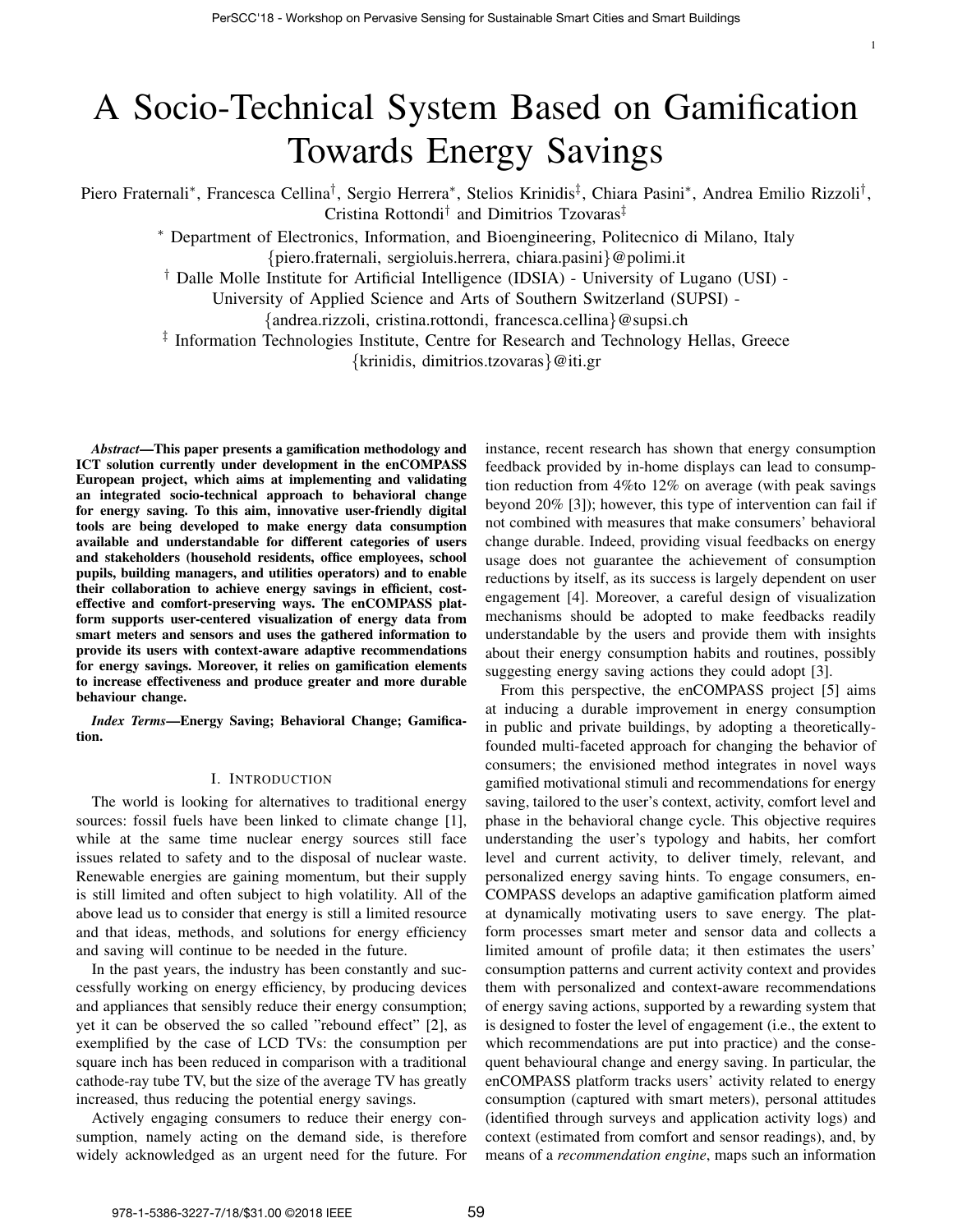into energy saving tips tailored to their own profile and current status. Effectiveness of the enCOMPASS platform will be assessed in real-life field trials, involving households, schools and public buildings in three European pilot sites (Germany, Greece and Switzerland).

In this paper we focus on the description of the en-COMPASS gamified platform. After a brief overview of the related literature (Section II), Section III presents the overall enCOMPASS architecture and Section IV details the main components of the gamified platform. Section V outlines the design of the validation trials and the methodologies to assess its impact.

## II. RELATED WORK

The deployment of smart meters in an increasing number of households has boosted research on methodologies for inducing behavioural change based on energy consumption feedback. Several energy saving applications embedded in users' everyday environment have been proposed [6], [7], using visualized consumption feedback and gamified social interactions to motivate people to adopt energy-efficient lifestyles. Several are data-oriented (e.g. bar or pie charts of consumption [8], [9]), some are closely connected to the real consumption contexts (e.g. floor plans [8]), others are metaphorical (e.g. traffic lights and gauges [8]), playful and ambient (BeAware [10] and SmartH2O [11]), or connected to nature or animal habitats (eco-visualization [12], [13]).

Gamification, in particular, has become a popular approach to behavioural change for resource-efficiency projects as a motivational tool, as it encourages users to set saving goals to achieve virtual prizes like badges and medals. Examples of such approach can be observed in the projects Makahiki [14] and LEY [15]. It has also been used to provide information and training to users towards resource-efficient behaviours (projects like Power House [16] and the "Water Mansion" game [17]) or to promote social collaboration and competition for resource saving (Wattsup [18], Social Power [19], [20] and Social Electricity [21]). Initially targeting households, gamified approaches have recently started been applied also to public buildings (GreenSoul [22] and ChArGED [23]) and schools as well, such as in the GAIA project [24].

We especially draw inspiration from the SmartH2O project, which aims at raising awareness of water consumption and at encouraging efficient water-use behaviours [25], by means of a gamified platform providing consumption feedback with a visualization interface. Users are provided with water saving tips and learning elements (videos), encouraged in competing for the highest water savings using a points-goals based competition and in getting social recognition through virtual prizes badges and leaderboards, and enabled to share their platform activities on popular social networks [11].

In enCOMPASS we adopt a similar approach, extending it in several aspects in order to overcome key limitations related to the provision of static, one-size-fits-all tips and recommendations for change [26]. In fact, SmartH2O offers its users a fixed set of tips and educational videos, which may lose effectiveness in case they are not related with the user specific action or context [27], or the time of the action [28]. Instead, enCOMPASS incorporates a dynamic recommendation engine that considers the users' profiles and the context of their actions (by means of data on movement, temperature, humidity and luminance automatically gathered by sensors), that allow to provide users with timely and personalized recommendations. Besides just collecting additional information by sensors and providing suggestions, in presence of automated home management solutions already deployed at the customers' premises, enCOMPASS is also able to automatically perform energy saving actions, when specific situations are detected. For example, if the enCOMPASS platform understands that in an empty room (no motion detected by movement sensors) a light is on (electricity consumption detected by smart meter data and energy consumption disaggregation algorithms or luminance sensors), it automatically turns the light off.

Following an initial idea already developed by SmartH2O, to further encourage user awareness and energy saving actions, enCOMPASS does not limit to a digital gamified platform which offers virtual rewards, but it is backed up by a tangible, real-life matching energy-related card game, named *Funergy*. The board game is offered to enCOMPASS users as a reward in return for their energy efficient behaviour or for high levels of activity with the enCOMPASS platform. It is designed to be played as a common card game in school classrooms or family contexts but users get the most by exploiting its digital extension which connects it to the activities performed on the digital enCOMPASS platform. Using *Funergy* therefore generates additional rewards, in a reinforcing virtuous circle.

By bringing these elements together, enCOMPASS aims at influencing users to adopt long-lasting energy efficient behaviours, in order to produce higher energy consumption reduction rates with respect to related projects.

#### III. OVERVIEW OF THE ENCOMPASS ARCHITECTURE

The original concept of the enCOMPASS architecture integrates several components and processes aimed at triggering individual and collective behavioural response to specific energy conservation policies. The framework collects data generated by electricity meters and sensors installed at the users' premises, as well as data derived from users actions on a gamified application. The collected data are processed using data analysis instruments. The sensor data stream is exploited by an activity tracker subsystem, which infers the current activity of the user in the building; the consumption data stream is exploited by a disaggregator, which estimates the partition of the total metered consumption into end-uses (e.g., water heating, specific appliances, etc); both the sensor and consumption data stream are fed to a recommender subsystem, which computes in-context adaptive recommendations, tailored to the user's current context and activity. The data analytics processes also support users and building modeling, which helps the administrator of an utility company to monitor, simulate, and ultimately better manage the demand.

Besides data analytics, the input data streams are also used as a device to enhance awareness: measured statistics on consumption are exposed to the users via a consumer app comprising gamification elements that promote behavioural changes by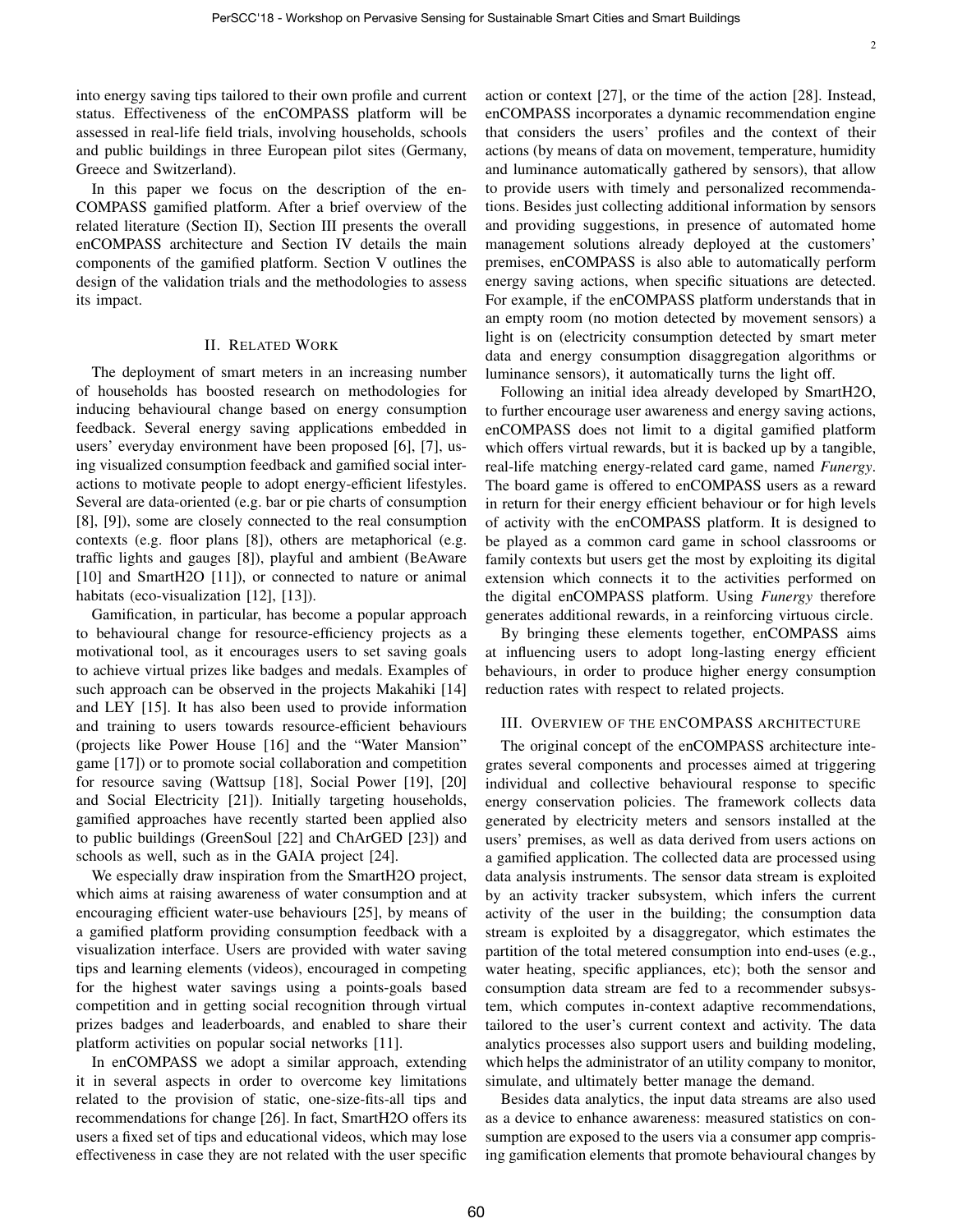means of game-like elements, such as points, achievements, and rewards, related both to measured energy savings and to the user's response to the delivered recommendations that require her to act on the building (e.g., changing the set point of the heating system). The consumer app also rewards the user for entering a few psychographic variables, e.g.,the composition of the family or the presence of appliances, which improve the accuracy of the recommender system, of the user and building modeler and of the disaggretator.

## IV. COMPONENTS OF THE ENCOMPASS PLATFORM

The goal of the enCOMPASS platform is to transform the data streams acquired from smart ambient and electricity consumption sensors into representations intelligible by the consumers and into recommendations of energy saving actions based on the current context and activity of the users. This task is accomplished by the coordinated cooperation of multiple components, embedded in the technical architecture portrayed in Figure 1.

*a) Sensors data acquisition:* this component ingests energy consumption data from smart electricity meters and smart plugs at individual appliance level, and sensor data (presence, temperature, luminance, humidity, etc.). It acquires data from multiple heterogeneous metering infrastructures, home control systems, and sensing equipment, converts them to a centralized uniform data model and serves the integrated data to all the other components of the platform.

*b) User data acquisition:* it handles the acquisition of user-related psychographic variables from multiple sources: profile information gathered with a gamified mobile apps (e.g., about household composition and existing appliances), results of instant polls (e.g., quick feedback provided via app on activity or comfort conditions), along with data inferred in a privacy preserving way, through activity tracking measurements produced by sensors (e.g. user presence in a room).

*c) Data analysis and user modelling:* this component includes algorithms for extracting activity data from sensor measurements and app data, profiling different types of user behaviour, inferring activity context, predicting reactions to stimuli (e.g., energy saving tips). More in detail, the engine takes as input the raw data from the sensors, i.e. the indoor environmental conditions, and fine grained energy consumption measurements from the smart meters. All these data are processed utilizing advanced analysis and classification techniques (such as those described in [29], [30]) for deducing the number of occupants and/or presence/absence in a building and categorizing the comfort levels of the building occupants. The comfort is divided into two main classes, i.e., visual and thermal comfort. The visual comfort is referred to the human perception of the luminance in a building. the thermal comfort is instead related to the human perception of the indoor temperature. The thermal comfort is based on the Mean Predicted Values (PMV) [31], whereas the visual comfort is based on the Kruithof diagram [32]. The component also disaggregates the raw information of the total energy consumption into end uses, thus inferring the electrical appliances in use – and, consequently, the activities in a building, (e.g. cooking,

resting, sleeping, etc.) –. All the extracted values are stored in the database along with the reference timestamp, for further use by the recommendation engine and other enCOMPASS components.

*d) Data analysis and building modeling:* this component implements algorithms for estimating the comfort levels and energy behaviour of buildings, based on a reduced set of measured input parameters dependent on the class of the buildings. It allows for the estimation of the impact of consumers actions on energy consumption and on the status of the building, so to help the recommender component to prioritize energy saving recommendations based on both the user's context and activity and on the potential impact of the suggested action. The base model includes: thermal building characteristics (i.e., envelope materials, building size), user profile, local climate data, energy consumption of subsystems (i.e., HVAC, plug loads etc.).

*e) Adaptive in-context action recommendation:* this component embodies the core intelligence of the system, which computes and delivers actionable energy saving suggestions from all the different types of data available, including consumption and sensor data, user profile data, building information and user actions in the consumer app and in the building control system. The recommender cluster users in categories and exploits their activity patterns to elaborate energy saving recommendations for a specific user category and context. A rule-based engine maps consumption and activity patterns into energy saving tips, which are delivered to users as notifications in the consumer app. User's feedback on the suitability and utility of recommendations is also collected by the consumers app and fed back to the component, which exploits such information to adjust the recommendation rules. To overcome the cold-start problem, the recommender is endowed with generic rules, which apply to all classes of users and buildings, which are used to initialize the feedback loop between the recommender and the user.

*f) Behavioural change consumer apps:* these web and mobile applications are developed to help users make sense of their energy usage and engage in energy saving efforts, supported by gamification techniques. They are also responsible of delivering to the users the personalized suggestions elaborated by the recommender, in the form of notifications. Their interface comprises several sections, targeting different phases of the behavioral change process and including: the visualization of consumption and comfort data over time, charted in histograms; the alternative representation of consumption data with visual metaphors that convey the impact of energy saving under different perspectives, e.g., emphasizing the monetary or ecological value of the achieved savings; the collection of generic and personalized energy saving tips, which help nudge the user from the intention of saving into concrete practice; a goal-setting area, where users can reinforce their willingness of acting by setting individual or collective energy saving goals; a profile data input area, where users can gain gamification points by inputting information on their household and building; and a gamification area, where users can inspect the complete history of their actions and achievements, the received and available rewards, and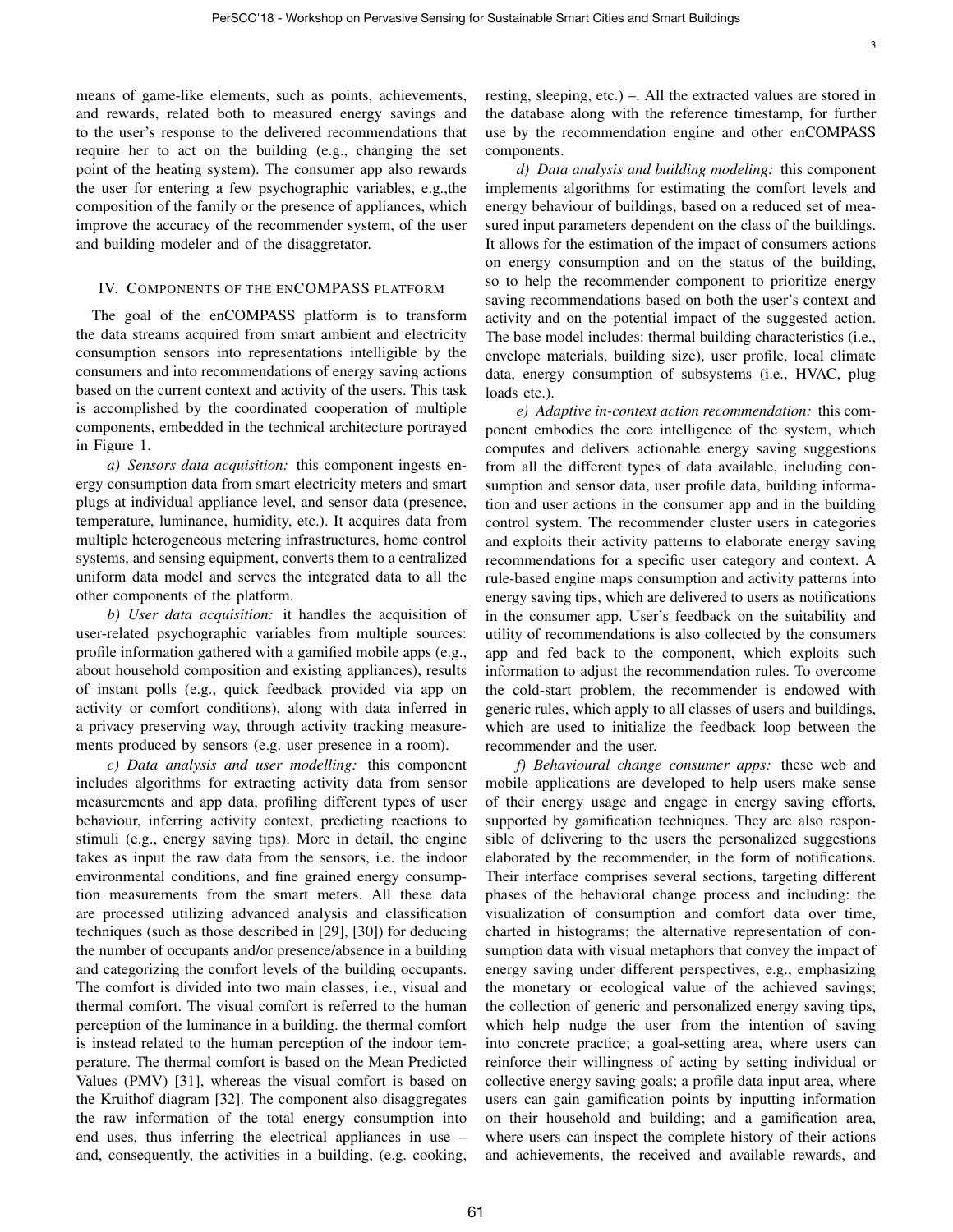

Fig. 1. The components of the enCOMPASS platform

compare their results with those of their peers. The app feeds back user's achievements to the consumers' community in the form of individual or team leaderboards, which are designed with different time horizons (e.g., weekly and over the entire experimentation period) to support both early adopters with a long history of interaction with the system and newcomers.

*g) Engagement Engine with adaptive gamification:* This back-end component supports the gamification mechanisms embedded in the consumer app by recording the actions of the users in the consumer app and transforming them into a variety of achievements and rewards, computed by means of a rule-based mapping mechanism. Actions are abstract occurrences that can be associated to a variety of sources, such as data from smart meters and building sensors (e.g. saving a set amount of energy), and users themselves. The mapped actions include: shift in the consumption patterns, achievement of reduction goals, input of user or building profile data, response to polls, invitation of people to join the activities, etc. Rewards can be immaterial (points, badges) or material (coupons, redeemable goods or the *Funergy* game mentioned above). Availability of achievements and rewards allows energy utility companies to challenge their users with energy saving goals to be achieved each month. The maximization of the impact on energy consumption behavior is pursued by making the gamification model flexible and adaptive, taking into account the users progress along the behavioral change cycle, as defined in [33]. Multiple incentives and feedbacks are computed and displayed in different areas of the consumer app, so to adapt the behaviour change stimuli to the context-of-use and progress status of the user; individual and collaborative consumption goals, user progress in saving goal completion, user profile-dependent reward rules, users location and activity, indoor climate parameters, and interaction history are used as inputs to compute the achievements of users and transform them into points in the gamification exercise.

*h) Digital Game Extension:* Besides in-app gamification, enCOMPASS supports energy saving awareness also via traditional gaming, implemented with a hybrid game, called *Funergy*, mixing real and digital play. The digital part implements an Energy Trivia Game, which complements the game play of the *Funergy* real card game; *Funergy* is designed with the purpose of increasing the awareness of users, especially kids, about the importance of energy efficiency labels in domestic appliances. The digital game is implemented as a web and mobile app, which pulls from a dedicated backend server the content and play statistics necessary to populate its user interface (e.g., trivia quizzes, difficulty levels, correct responses, points, players skill level and achievements, etc.); it targets both casual players and users of the enCOMPASS gamified platform and of the *Funergy* card game; the latter can use the digital game as a side-kick to overcome critical situations in the real card game.

*i) Energy efficiency assessment console:* it is a web and mobile app whereby building managers (BMs) and utilities can analyse aggregated consumption and sensor data of all the users and set saving goals/incentives. It allows BMs to create customized dashboards to get different perspectives about energy consumption in one or more buildings, such as the current status of one building or user, the cumulative consumption over a period, or the comparison of multiple users and/or buildings, etc. The console retrieves consumption and sensor data stored in the platform database and displays them using multiple visualization widgets (e.g. plots, bars, pies, maps, donuts, bubbles, polar and spider charts, etc.), allowing the BM to select the ones that most fits his/her needs. Widgets can be parameterized to display specific data for an arbitrarily chosen period.

*j) enCOMPASS APIs:* they provide on-demand, cloudbased web services that enable end-user applications to access and exploit the enCOMPASS processes. The data and service APIs enable developers to access both enCOMPASS functionalities and data while implementing their own services.

## V. DESIGN OF THE ENCOMPASS REAL-LIFE TRIAL

The enCOMPASS project has been launched in November 2016 and it is now approaching a half of its lifetime. The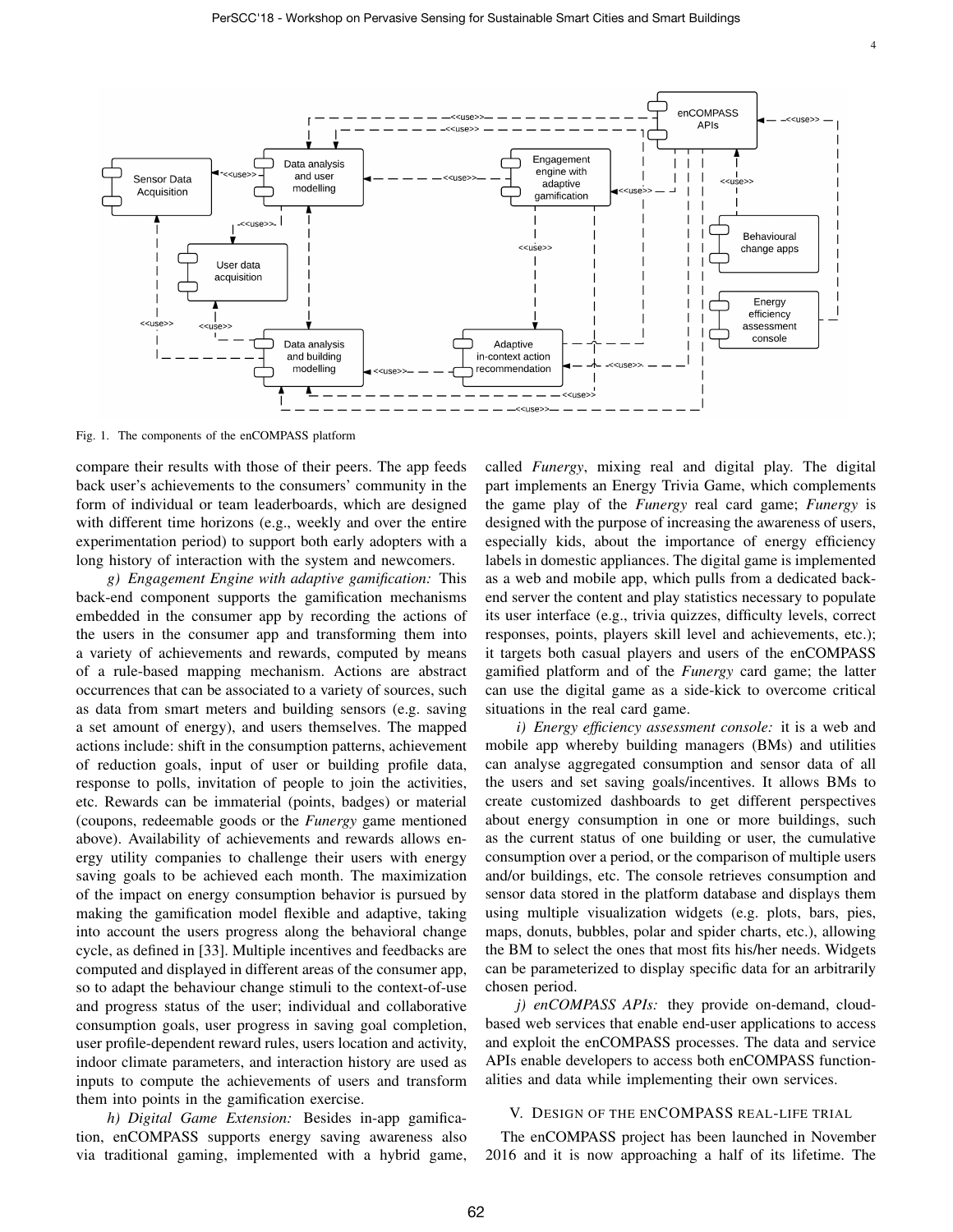first year of the project was devoted to the collection of the user requirements, to the design of the initial architecture of the enCOMPASS platform and to planning field trials with real-life end users. Three behavioural change apps are currently being developed: one for households, one for schools and one for public buildings. The app for households targets domestic users in a family group, the app for schools targets students in classrooms groups and the app for public buildings targets colleagues working in the same building, grouped based on their office, and visitors of the public areas of the building. Effectiveness of these apps will be assessed by field trials in three pilot sites (Switzerland, Germany and Greece), in each of whom one hundred households, one school and one public building are involved. Overall, around two thousand users will be involved in the field test (intervention group). Households are currently being selected in all sites: participation is voluntary and it is favored by public communication campaigns aimed at recruiting interested citizens, prizes offered by the utility companies involved in the project and direct invitation letters sent to a sample of around two hundred households per site (representative sample respect to the total population of each utility company, stratified based on type of household, type of building and type of heating system). Schools and public buildings have instead already been selected, by direct agreement with the Municipalities and main public institutions of each test site. Interaction with schools was particularly appreciated, since it will go beyond just using the virtual enCOMPASS behavioural change apps,

thanks to the *Funergy* board game, organization of specific classes focusing on energy saving and energy efficiency topics and creation of synergies with the usual curricula on energy and the environment.

All the buildings participating in the trial will be endowed with the enCOMPASS platform (smart meters for electricity consumption, sensors for motion and indoor and outdoor temperature and humidity, smart plugs and behavioural change app) and energy-related behaviour of its users will be monitored over time. In particular, smart meters have been on purpose installed in the Swiss site, while they were already available in Germany and Greece. Sensors, instead, will be installed on purpose for the trial: households will install them in the living room, schools in each classroom and in the foyer area, public buildings in each office, in the common areas and in visitors areas. In the same areas, for school and public buildings a tablet will be installed, in order to let groups of students/colleagues/visitors frequently interact with the enCOMPASS platform.

Both electricity consumption and smart meters data will be continuously gathered, with a frequency of fifteen minutes. Besides them, the field trial will also collect user perceptions and attitude data, as proxies for behavioural predictors. Such data will be gathered by using methods typically employed in user-centered design and psychological research, such as questionnaires, focus groups and interviews. Impact of the enCOMPASS platform will be measured by comparing the set of data collected during the enCOMPASS intervention period, with respect to the same set of data collected before the intervention. To univocally attribute differences in consumption and behavioural predictors to the enCOMPASS platform, for households the trial also envisions a control group in each pilot site, that is a group of users that are similar to those of the intervention group, and are monitored in order to obtain data uninfluenced by the enCOMPASS platform - in fact they are not treated by the enCOMPASS tools. Also for them, data will be collected before and after the intervention. Therefore, comparing differences in the set of data collected from the intervention group and the control group, will allow for and assessment of the net effect of the enCOMPASS platform. Conversely, no control group is envisioned for schools and public buildings, due to the difficulty of individuating buildings with similar characteristics (in building type, pupil/employee composition etc.) in the same geographical and climate context.

Three releases of the enCOMPASS platform are actually envisioned: the first one (R1) in April 2018, the second one (R2) in November 2018, the third one (R3) in October 2019, at the end of the project. Release R2 will offer more advanced functionalities of the enCOMPASS platform, while release R3 will simply include bug fixes and final refinements, as identified from the trial themselves, and therefore does not need to be tested. Therefore, three monitoring periods are scheduled: (i) before the intervention electricity consumption baseline data are collected (one year, from May 2017 to April 2018), (ii) during "intervention 1" (use of R1, May - October 2018) and (iii) during "intervention 2" (use of R2, November 2018 - July 2019). Note that slightly different periods are set for schools, in order to take account of the Summer holidays.

The three monitoring periods are run consecutively and, during these periods, meters and sensors data of the involved users (both intervention and control groups) will be continuously collected. A three-wave survey (one survey for each monitoring period) will instead gather behavioural data on attitudes and perceptions. The assessment of the impact on electricity consumption data will be performed by means of the eeMeasure methodology [34], which allows for direct comparison with other energy saving projects and interventions developed throughout Europe, and fits to trials both with and without a control group. Assessment of the impact on behavioral data will instead be performed by comparing Likert-scale answers to the same questions across the three waves of the survey, and by accounting for their variations. The target KPI values are 20%-25% reduction in average weekly electricity consumption and 1 point increase on a 5-points Likert scale (+20%) in the user awareness of energy consumption, knowledge of energy saving actions and intention to save energy.

#### VI. CONCLUSION

This paper describes the ongoing research of the enCOM-PASS project, which aims at investigating the impact of ICTbased behavioral change tools for energy savings. Provided that the project team will manage to retain participants' attention and prevent high drop-out rates, the enCOMPASS real-life trial will enable a deeper understanding of what works and what does not in the design and deployment of an original mix of instruments, including contextual, personalized energy